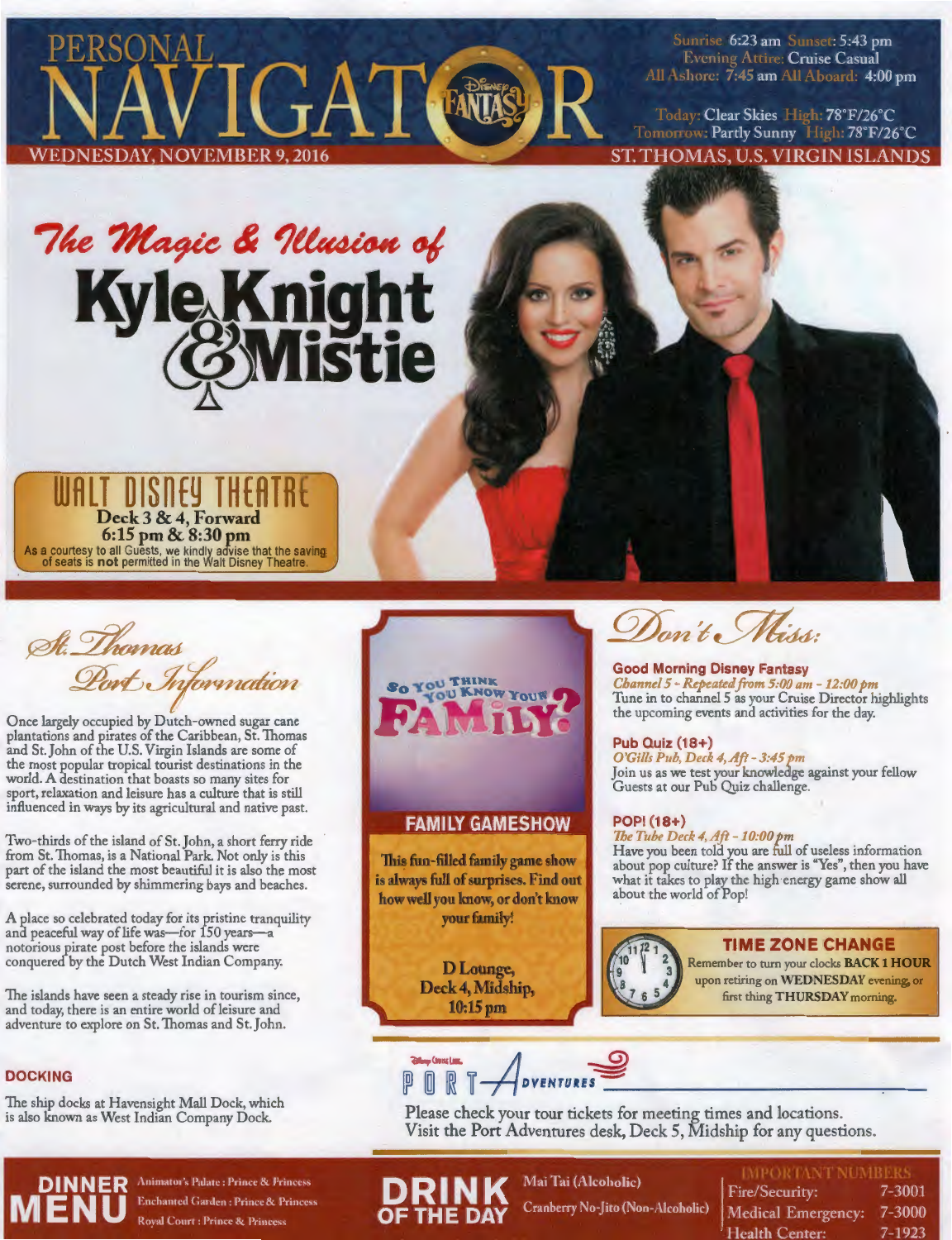# **АДИСТ АСТІVІТУ НІСНИСНІ**



**SENSES SPA FITNESS CLASSES & SEMINARS** unrise Stretch - Donald's Pool - 7:00 am Full Abs - Senses Fitness Center - 8:30 am

Jomplimentary Foutprint Analysis - Senses Fitness Center - 9:30 am<br>Jomplimentary Walk-In Facial Rejuvenation Consultations - Senses Spa & Salon - 3:00 pm Seminar: Burn Fat Faster - Senses Spa & Salon - 4:00 pm<br>Aenpuncture: Chinese Herbs - Senses Spa & Salon - 4:30 pm

**Pure Form Pilates - Senses Fitness Center - 5:00 pm**<br>Total Body Conditioning - Senses Fitness Center - 6:00 pm



**1820 SOCIETY: GIANT JENGA** O'Gills Pub, Deck 4, Aft - 4:15 pm Have some fun with this classic game.

**1820 SOCIETY: ICE CREAM SOCIAL** Frozone Treats, Deck 11, Midship - 10:00 pm Join your fellow Society members for some ice cream and conversation.

# **BEATLES TRIBUTE WITH AARON LOTZOW** Join Aaron Lotzow as he plays piano live for your listening pleasure.

# **KNOW IT ALL TRIVIA**

O'Gills Pub, Deck 4, Aft - 7:30 pm<br>Do you think you know it all? Put yourself to the test as your Club Host, pushes the limits of your knowledge at Know It All Trivia.



# **POP!**

The Tube Deck  $4$ ,  $Af1 - 10:00$  pm<br>Have you been told you are full of useless information<br>about pop culture? If the answer is "Yes", then you have what it takes to play the high energy game show all about the world of Pop!



# **80'S MUSIC CHALLENGE**

 $4.4ft - 10:30pn$ 'Moon Walk" back to the 80's as we put your musical knowledge of the decade to the test.

# **EUN EOB ALL ACES HICHLICHIS**

# YOUTH ACTIVITIES OPEN HOUSE: MAGIC PLAYFLOOR

Explore the latest technology of Disney's Oceaneer Lab Magic PlayFloor.

# **DISNEY TRIVIA**

La Piazza, Deck 4, Aft - 2:45 pm

Navigate your way through a round of questions to test how much you really know about Disney.



# **DOUBLE UP JACKPOT BINGO**

**Bingo Pre-Sales start at 4:00 pm**<br>D Lounge, Deck 4. Midship - 4:15 pm

Special double up session: All electronic cards purchased<br>will be doubled! The snowball jackpot continues to grow and could be won today! Pre-Sales start 15 minutes prior to the game.

# **FAMILY DANCE PARTY**

The Tube, Deck 4, Aft - 7:00 pm Bring the whole family and dance your cares away to some of your favorite hits!



# **MEGA RAFFLE JACKPOT BINGO**

Bingo Pre-Sales start at 7.15 pm<br>D Lounge, Deck 4, Midship - 7:30 pm<br>Four cash prizes and fun, Disney Cruise Line raffle prizes<br>are up for grabs! Pre-Sales start 15 minutes prior to game.

**THE QUEST** 

The Tube, Deck 4, Aft - 7:30 pm<br>Enjoy the wildest and wackiest scavenger team event on the seven seas!



SO YOU THINK YOU KNOW YOUR FAMILY? D Lounge, Deck 4, Midship - 10:15 p. This fun-filled family game show is always full of surprises. Find out how well you know, or don't know your family!



# MOVIE SPECIAL: DR. STRANGE **LOOLBY.3D**

Walt Disney Theatre, Deck 3, Forward - 10:30 pm Dr Strange follows the story of famous neurosurgeon Dr. Stephen Strange who, in his quest for healing after a car accident, discovers powerful magic in a mysterious place known as Kamar-Taj.



# **FAMILY SUPERSTAR KARAOKE**

D Lounge, Deck 4, Midship - 11:00 pm<br>Join your Cruise Staff and sing along to your favorite song fun for everyone.

# <u> YULEIN URHOBE INLOBWUIIOH</u>

While you will find many will find many great experiences ashore, please remain vigiliant about it an personal allery at part belongings. As in any large urban tourist destination, yield allerge in the same basic proal niere und the

- Bij aware of your surroundings at all times. Avoid short critis, narrow alleys and poorly lit streets,
- Avoid wandering from the main shopping and tourist areas into unfamiliar territor. If venturing out independently, have a plan, use only licensed taxi operation.
- Identity/Credit Card theft can occur anywhere. Please remain vigilant in meninsting the safe is
- .<br>Leave valuables in vour room safe and av al carrying large amounts of cash. Exercise v<br>using ATMs. Cameras and handbag: should be carried close to your binly ar concealed
- .<br>Leave air transportation tickets and other travel documents in juiur murni iafe. When going adje<br>ach adult is required to carry (). Driver's license, paraports rabore, government-itsued photo ID.<br>Note: Some ports may req
- crimes are easier to commit in dark unlit areas. When going achose at sught, please be extract to bour your personal safety.

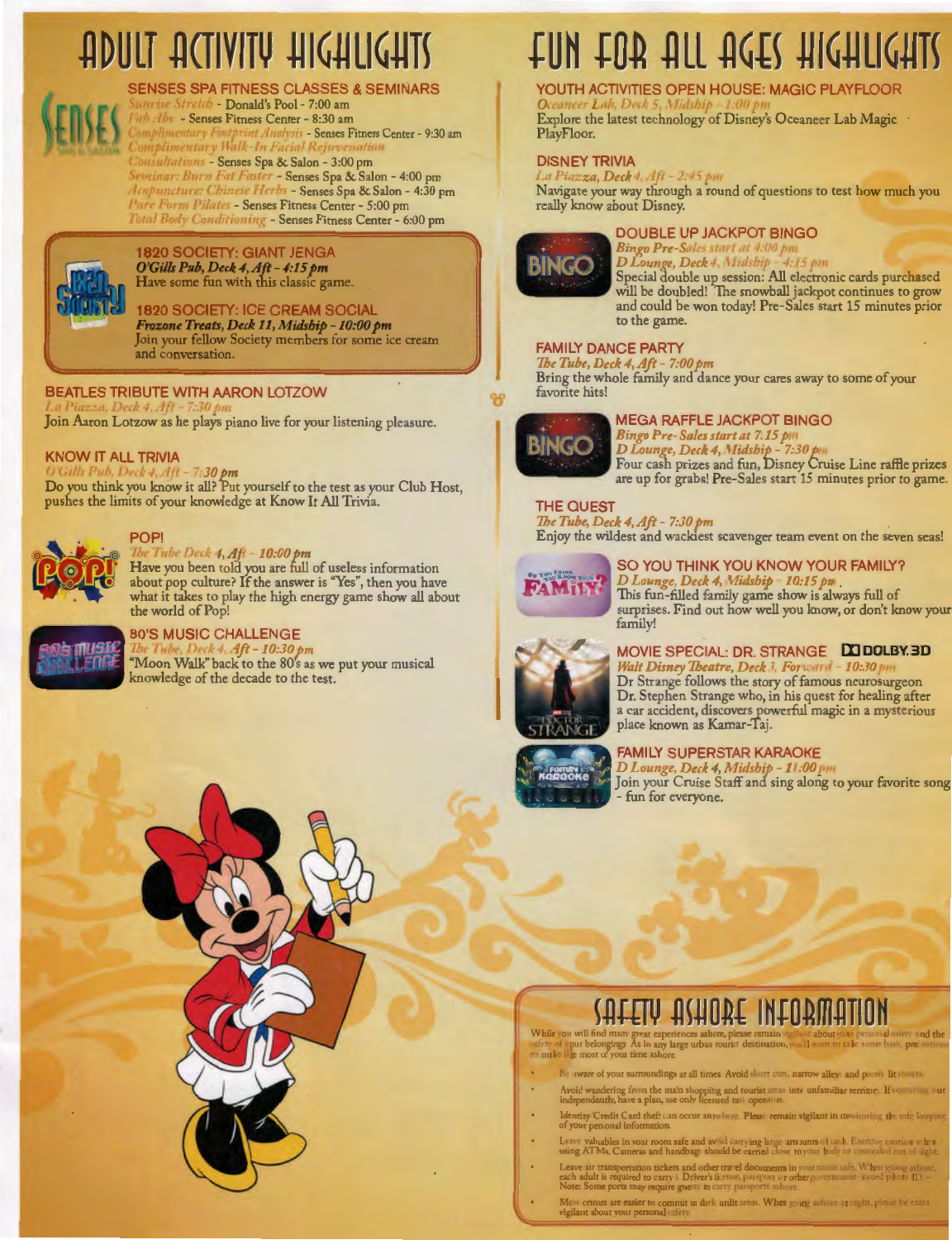# VOUTH ACTIVITY HIGHLIGHTS

# **DINE** & **PLAY**

**A** convenience for families dining at 8:15 pm, our Youth Activities counselors will be available at 9:15 pm at the entrance of Royal Court, Enchanted Garden and Animator's Palate dining rooms to bring registered children to join the fun in the Youth Activity areas.

*Deck 5, Midship {7-1440}* \_\_\_ (3\_-12 years old) 10:00 am - 12:00 am

ALOHA LUAU

It's party time, Hawaiian style! Come join us for a Luau experience and learn how to dance like Lilo & Stitch.

# TOY STORY BOOT CAMP

*)* I Join Corporal Green in our own version of boot camp as we learn how to have fun - The Toy Story way!

*Deck 5, Midship {7-1445)*  **,.,....,i,iiiiiiiii,ii,iii,iiiiii,,oiiiiiii;;;..r·.-....:.(3\_-\_12** years old) 7:30 am - 12:00 am

**DETECTIVE SCHOOL**  *00['11*  It's a crime how much fun you'll have as you go CSI Goofy style.

# **SUPER SLOPPY SCIENCE**

Join Professor Make-O-Mess in some of the most extreme experiments you will ever see in the world of Super Sloppy Science!



*Deck 13, Midship {7-9743)*  (11-14 years old)

**ICE CREAM SOCIAL** 

**,.15p**  I scream, you scream, we all scream for ice cream! Make your own frosty treat with your Counselors.

**GENDER WARS**<br>*10:00 pm*<br>Join us as we find out who really are the kings or queens of the castle.



# DISNEY ANIMATION: CREATING A CHARACTER

Go behind the scenes at Walt Disney Animation Studios as Walt Disney himself talks about his most famous characters, then learn the basic techniques of drawing Mickey and Donald in this fun and interesting enrichment program.

# MAGIC SHOW

The Magnificent Magician will demonstrate to you some of the best known magic tricks on the sea.









10:45 am Duration: 1 hr 46 mins Rating: PG

1:00 pm Duration: 1 hr 42 mins Rating: PG

3:00 pm Duration: 1 hr 55 mins Rating: PG



5:30 pm & 8:00 pm Duration: 2 hrs 4 mins Rating: PG



10:30 pm Duration: 1 hr 42 mins Rating: PG



**FAMILY DECK PARTY** 

**Don't change that channel! It's time for a Disney Channel afternoon p\_oolside! Your cruise staff will host an exciting day of games and contests in between your favorite Disney Channel shows! So sit back, relax, and enjoy the sun!**  *Deck Stage, Deck 11, Midship, 4:30pm* 



# **YOUTH ACTIVITIES OPEN HOUSE**

Open House is an opportunity for all to come and participate in a variety of exciting activities and free time in the Oceaneer Club, Oceaneer Lab, it's a small world nursery, Vibe and Edge throughout the cruise. During these times secured programming will still be offered in the other venue for those looking to check their children into care.

**Disney's Oceaneer Club:** 10:00 am - 1 :00 pm **Disney's Oceaneer Lab:** 1:00 pm - 2:30 pm **Edge:** 10:00 am - 11:00 am & 7:30 pm - 9:00 pm **Vibe:** 6:00 pm - 7:30 pm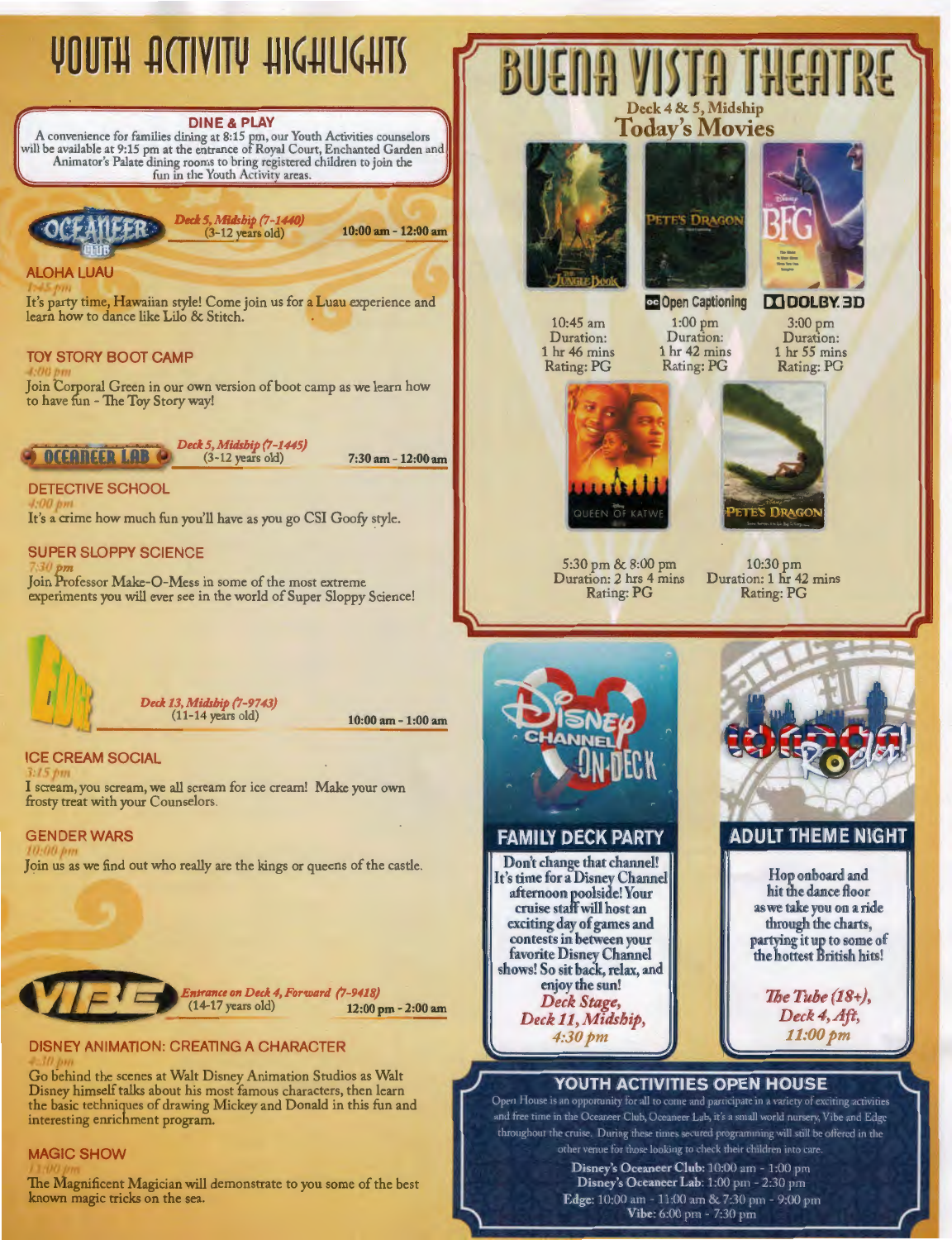# **MORE TO ENJOY WHILE ONBOARD**

**BAHAMIAN VOYAGES**<br>The Bahamas are renowned for breathtaking beaches, incredible The Bahamas are renowned for breathtaking beaches, incredible recreation and exceptional shopping experiences. Pair your tropical escape with the world-class comfort and service of a Disney cruise and make your getaway complete. Visit the Disney Vacation Planning desk, Deck 4, Midship for more information.

Disney Vacation Planning tends to get busy on the last day of sailing. Don't miss the opportunity to plan your next Disney vacation.<br>DISNEY VACATION CLUB® GROUP PREVIEW

# **DISNEY VACATION CLUB® GROUP PREVIEW**

Want to learn more about taking magical vacations year after year? Please see a Disney Vacation Club representative on Deck 4, Midship, or call 7-2805 from your stateroom phone for more information about our interactive group presentation.

## **PORT SHOPPING INFORMATION**

St. Thomas is not to be missed, offering some of the best shopping<br>this cruise! Take a taxi to downtown St. Thomas and meet your this cruise! Take a taxi to downtown St. Ihomas and meet your<br>Port Shopping Guide, Ana, in Diamonds International Store #1a<br>between 10:00 am -12:00 pm. Remember to pick up your Port<br>Shopping Map & coupons on the gangway! W



Visit Shutters today and turn your magical vacation memories into an impressive keepsake with a personalized, one-of-a-kind PhotoBook Fill every page with wonderful memories of your family during this festive cruise. Orders close at 10:30 pm on the last day of the cruise. Supplies are limited.

\*Please mate that photos are available for viewing on our interactive photo kiosks approximately five hours after being taken and are only available for purchase during this cruise. *Photo sizes are preset and cannot be changed* 

**Corridor Quiet Hours** 

# **IMPORTANT INFORMATION**

Security Notice<br>All Guests (including children) who wish to<br>disembate the slup are required to present<br>high Key to the World card at the gangway.<br>A shote ID is also required for those **Guests who are 18 vears of age or older. Guests under rhe age of 18 are required ro fiave a parent, &1;1ardian or pher responsible adult sign an authorization**<br>by **m at the Graest Service Desk if they wish**<br>to go a**shore unaccompanied or with any**<br>adult from another stateroom.

Incht Weather<br>Incht Weather<br>For the safed due to unforeseen weather

Prevention recommends wearing long-<br>**sleeved shirts and pants along with insect**<br>repellent to protect against mosquito bites **Cod~~t:~~ra;sisn~e';thic~fil!~f fss~:i)~ble on the pier as you exit the ship. Insect**  White Caps. When using both sunscr<del>ee</del>n<br>and insect repellent, use sunscreen first and<br>apply insect repellent on top of sunscreen.

**insect Repellent Advisory Fronting of the Environmental Message 1986, and the Ship of the Ship's Smoking (Walt Disney Theatre<br>The Center's for Disease Control and With Disney ions diversion of the Ship's side. Thank you!** 

No Reserved Seats Policy *As* **a courresh to all our Guesh, we kindly**  advise that the saving of seals is not and the saving of the sun louingers is not<br>permitted on Deck 11, 12, and 13. Items<br>left unattended will be returned to lost and<br>found at Guest Services, Deck 3 Midship.

**<u>wiet hallway to all our Guesus</u>, piease recognize** Cold and Flu Reminder ;<br>iv before meals. Contact the Health Center by<br>1923, should anyone in your party become ill.

**Connect <u><b>1** Sea</u><br>We are now offering a NEW and improved Internet service to stay connected on your cruise like no other in the industry! Internet<br>packages range from \$0.25 per MB - \$89.00<br>(1000 MB package). For more information contact your

Connect@Sea Experr or Guest Services onboard.

# **ONBOARD AIRLINE CHECK IN**

Stop by the Guest Services Desk, Deck 3, Midship to find out about enrolling in our Onboard Airline Check In Service.

# **FREE ON DEMAND TV**

Watch Disney movies, Hollywood features, ABC shows, and even captioned content, plus much more "On Demand" for FREE in the comfort of your stateroom! Bookmark your movie and come back to watch it later. Press MENU on your stateroom television remote control and follow the prompts.



minute St. Thomas reservations. Let us take care of everything from Magen's Bay to island tours to St.John where you can sail and snorkel - your tour can even leave you time for shopping at the end! Don't forget to reserve space for the trip to St.John and its beautiful Trunk Bay beach. For the more adventurous,join us for one of the

many Catamaran Sail and Snorkel excursions. Your friendly Port Adventures team are here to help.

**Port Adventures Desk, Deck 5, Midship,** 

# **WOPPING**

## **SOPHIA FIORI DISNEY INSPIRED JEWELRY**

Discover the elegant Disney inspired diamond jewelry collection by Sophia Fiori, one of the world's leading designers of diamond jewelry when you visit White Caps, Deck 3, Forward.

## **INNOVATIVE DESIGNS BY CITIZEN WATCHES**

It starts with a simple, yet revolutionary concept: a watch that never needs a<br>battery. Citizen Eco-Drive technology harnesses the power of light from any<br>natural or artificial light source and converts to energy. See the Men's and Ladies'watches available in White Caps, Deck 3, Forward.

## **BIBBIDI BOBBIDI BOUTIQUE**

Does your Princess have more than one transformation reserved at the Bibbidi Bobbidi Boutique during this voyage? The Royal Sea Package contains multiple transformations in addition to unique offerings such as a Royal Rolling Trunk and a Keepsake Glass Slipper. Inquire about upgrading your experience<br>to the Royal Sea Package by visiting the Boutique on Deck 5, Midship, or by<br>dialing extension 9438.

## **SPHERO STAR WARS BB-8 DROID**

This is the droid you are looking for! Roll on over to Mickey's Mainsail to pick up the Sphero Star Wars BB-8 app enabled droid today. Deck 3, Midship.

## **VISTA ART GALLERY**

Visit our Art Gallery on Deck 4, Midship to view a large selection of Disney art. Giclees on canvas themed pieces from Princess films to your favorite characters in a pirate style!

## **PRECIOUS DISNEY PLUSHES**

Cuddle up with some of your favorite Disney pals when you swing by Mickey's Mainsail and discover a lovable, soft Plush. From Stitch to Mickey and Minnie, you'll be sure to find a new cuddly friend to take home. Deck 3, Forward.

Due to port regulations, when the ship is docked, the stores will remain closed.

For the conflorm of our Guests, the following areas are<br>designated as smoking areas:<br>"Deck 13, forward, port side by Currents<br>"Deck 13, aft, port nide outdoor area that is accessible<br>through the Meridian Lounge<br>"Deck 4, af

Walt Disney Theatre<br>Theatrical performances may use artificial fog, strobe lights, pyrotechnics and<br>onter special effects. For the safety of<br>our performers and the comfort of those<br>around you, the use of any photography,<br>

Verandah Safety **Please do nor leave any combustible materials on your balconJ' when nor present in your stateroom for safcry reasons.**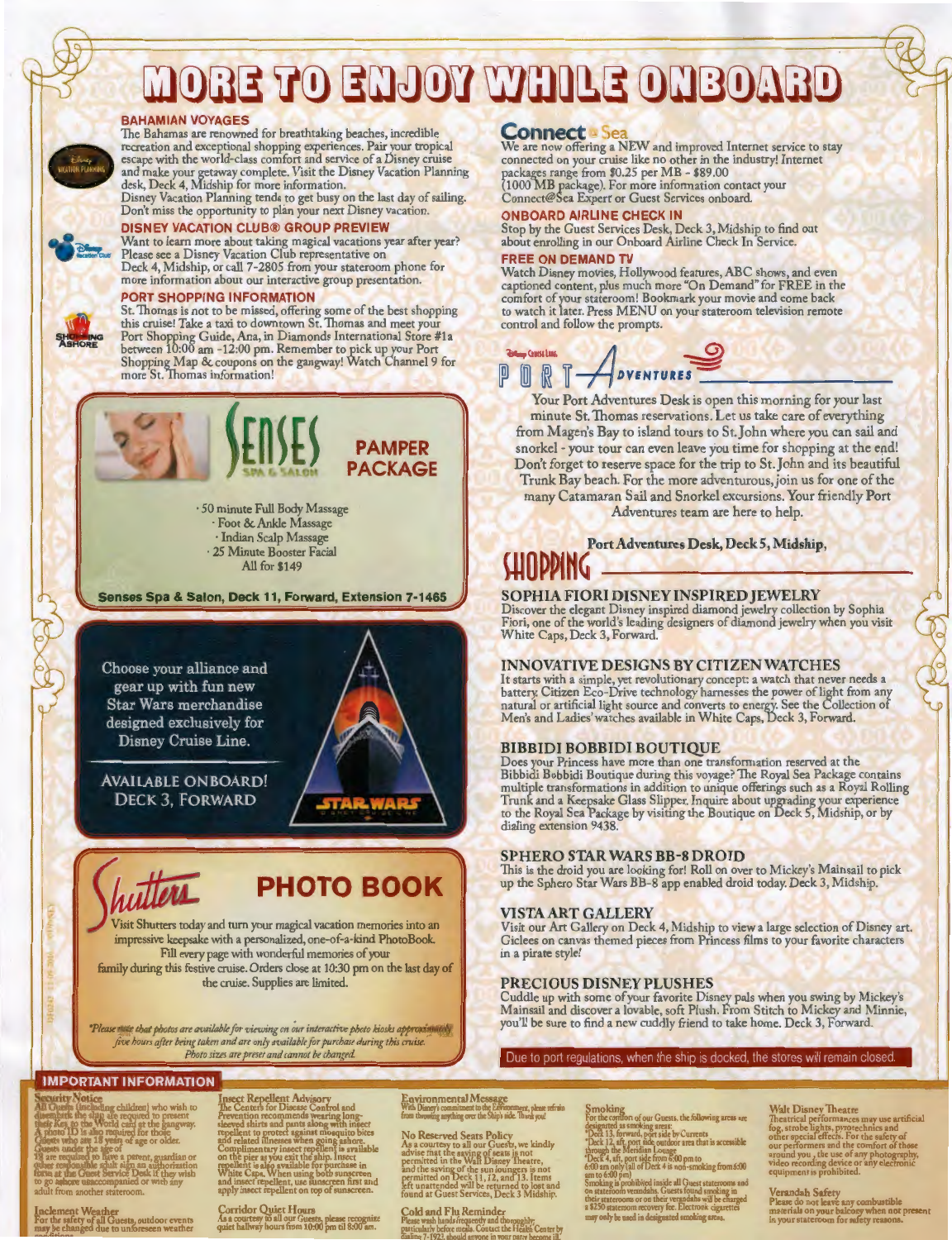